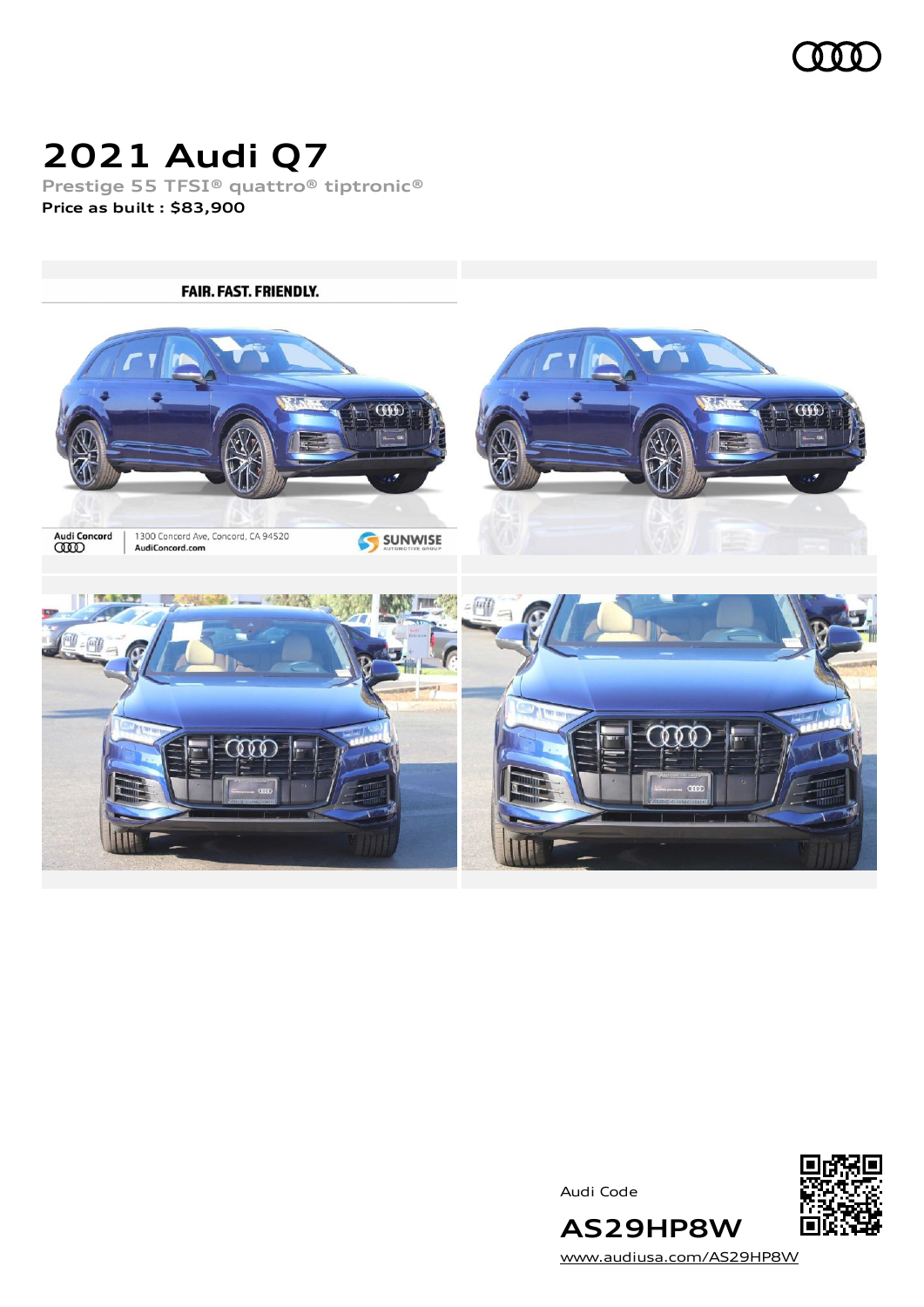### **Summary**

#### **Audi 2021 Audi Q7** Prestige 55 TFSI® quattro® tiptronic®

**Price as buil[t](#page-8-0)** \$83,900

#### **Exterior colour**

Navarra Blue metallic

#### **Interior colour**

| Seats     | Saiga Beige  |
|-----------|--------------|
| Dashboard | Black        |
| Carpet    | Black        |
| Headliner | Lunar Silver |

#### **Technical Specifications**

| Engine type                  | 3.0-liter six-cylinder                        |
|------------------------------|-----------------------------------------------|
| stroke                       | Displacement/Bore and 2,995/84.5 x 89.0 cc/mm |
| Max. output                  | 335 HP                                        |
| Torque                       | 369 lb-ft@rpm                                 |
| Top track speed              | $130$ mph                                     |
| Acceleration (0 - 60<br>mph) | 5.7 seconds                                   |
| Recommended fuel             | Premium                                       |

**FAIR. FAST. FRIENDLY.** 



Audi Concord<br>**QDD** 

1300 Concord Ave, Concord, CA 94520<br>AudiConcord.com

S SUNWISE

#### **Further Information**

| Type of vehicle | Used car    |
|-----------------|-------------|
| Mileage         | 8,860 miles |
| Warranty        | No          |

#### **Audi Code** AS29HP8W

**Your configuration on www.audiusa.com** [www.audiusa.com/AS29HP8W](https://www.audiusa.com/AS29HP8W)

**Commission number** e6f0ef3d0a0e09a9423d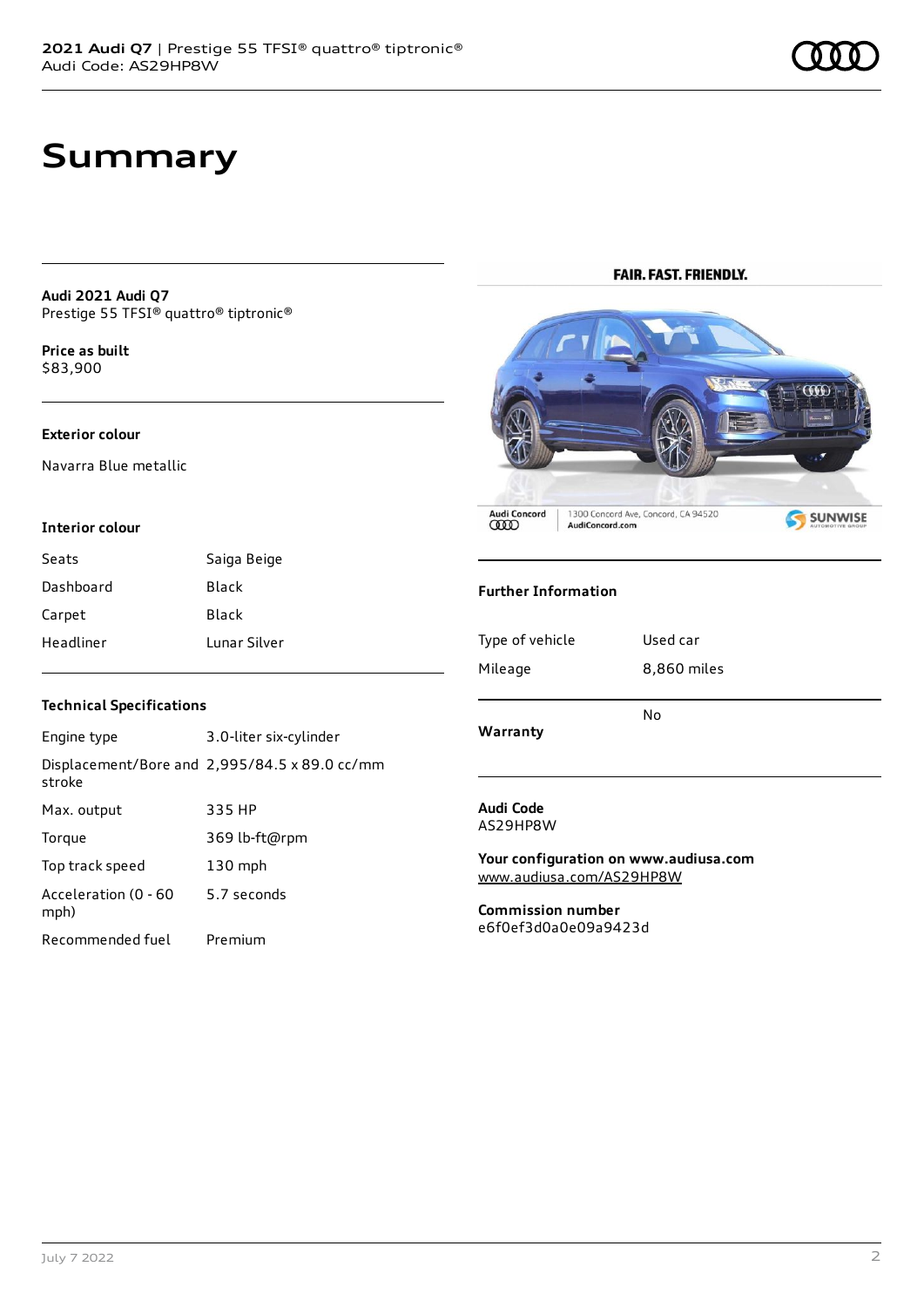

## **Standard features**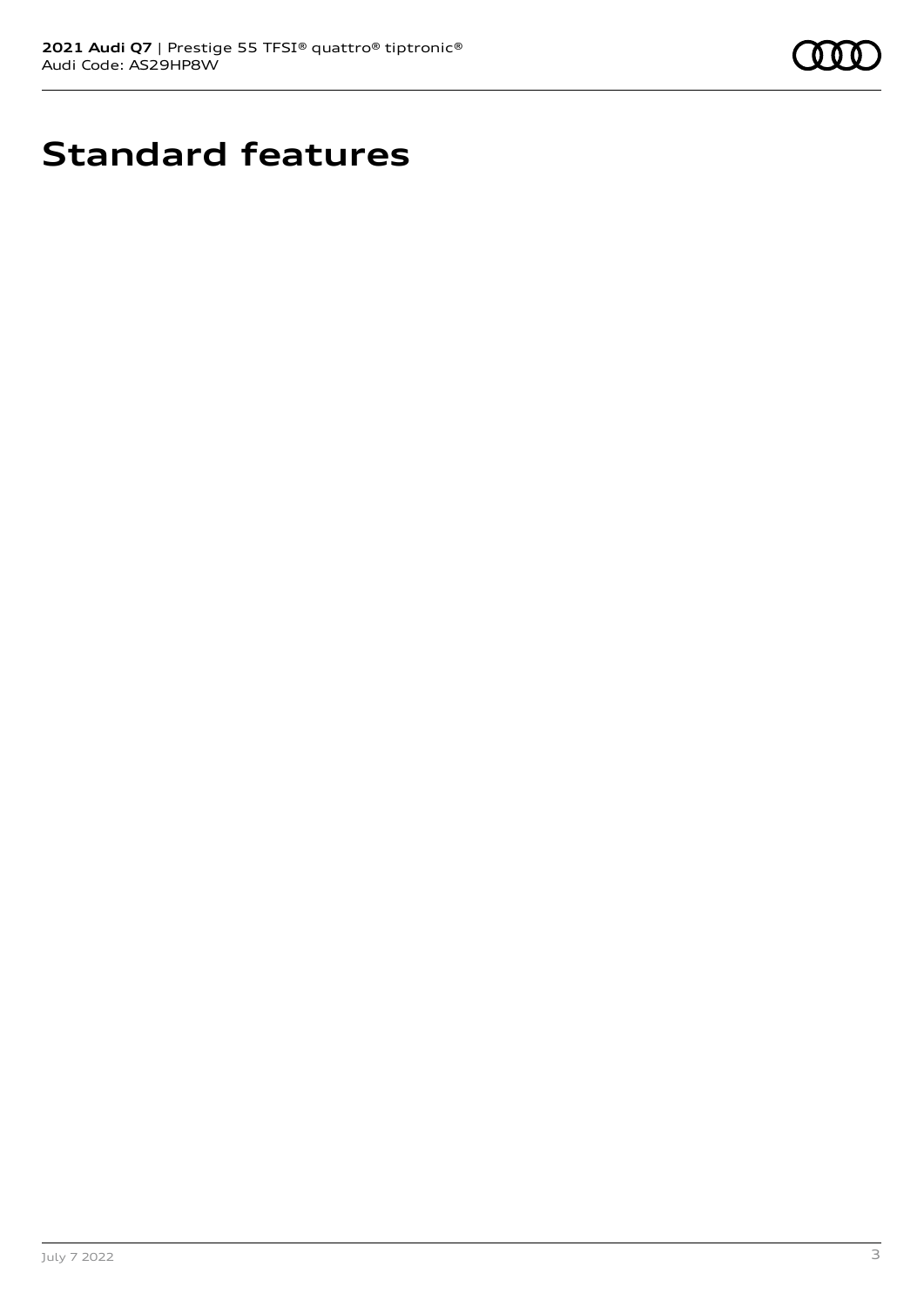### **Dealer remarks**

### OPTION PACKAGES

#### PRESTIGE PACKAGE

3D Premium sound system, Illuminated door sills, Top view camera system, Convenience package, Comfort adaptive air suspension, Contour/Ambient LED interior lighting package, Driver Assistance package, Dual-pane acoustic side window glass, Head-up display, Matrix-design LED headlights, Power soft-closing doors, Warm Weather package

#### LUXURY PACKAGE

Valcona/ Cricket leather combination seats, individual contour front seats w/ ventilation and massage, extended leather package BLACK OPTIC PACKAGE 22 INCH WHEEL PACKAGE TOWING PACKAGE AUDI BEAM RINGS

### KEY FEATURES INCLUDE

3.0L V6 333hp / 325ft. lbs., 8 speed Tiptronic transmission, quattro AWD system, advanced key w/ handsfree tailgate, Auto dimming interior mirror w/ compass, HomeLink, Heated/ 8-way power front seats w/ driver memory and 4-way lumbar adjustment, Heated/ power-folding exterior mirrors w/ memory, Integrated Toll Module Nationwide Toll Collection Technology, LED headlights w/ high beam assist, MMI Navigation w/ MMI touch response, Panoramic sunroof w/ electric sunshade, 7 passenger seating, Power-folding 3rd row, 3 zone automatic climate control, Trailer hitch preparation, Virtual cockpit, multifunction steering wheel w/ shift paddles, pre sense basic/ city, rearview camera

#### AUDI CERTIFIED PRE-OWNED DETAILS

300+ Point Vehicle Inspection & [Reconditioning](https://www.audiusa.com/content/dam/audiusa/CPO/2018-09-Audi-CPO-Inspection-Cert-Checklist.pdf) 12 [month/Unlimited](https://www.audiusa.com/content/dam/audiusa/CPO/2018-08-Audi-CPO-Limited-Warranty-Booklet.pdf) mileage Audi CPO Limited Warranty 24/7 Roadside Assistance including towing and trip interruption reimbursement Remainder of [new-vehicle](https://www.audiusa.com/myaudi/warranty#/modal/myaudi-new-vehicle-limited-warranty) limited warranty \$0 Warranty Deductible and [Transfer](https://www.audiusa.com/content/dam/audiusa/Documents/2018-Audi-CPO-Warranty-Transfer-Application.pdf) fee [Vehicle](https://www.carfax.com/VehicleHistory/p/Report.cfx?partner=DLR_3&vin=WA1VXAF76MD024081) History Report

#### WHY AUDI CONCORD

We are conveniently located in the East Bay a short drive from most Bay Area Cities. We are the highest rated Audi Dealership on [Yelp](https://www.yelp.com/biz/audi-concord-concord) and a recipient of multiple Audi Magna Elite Society [Awards](https://www.audiconcord.com/magna-society-award.htm) We have one of the Bay Area's largest selections of [new](https://www.audiconcord.com/new-inventory/index.htm) and [pre-owned](https://www.audiconcord.com/used-inventory/index.htm) luxury Audi inventories. Audi Concord is here to serve all your Audi Sales, Service, Parts and Collision needs in the the Bay Area. We know that you have high expectations so allow us the opportunity to exceed them and demonstrate our commitment to excellence. We look forward to serving you!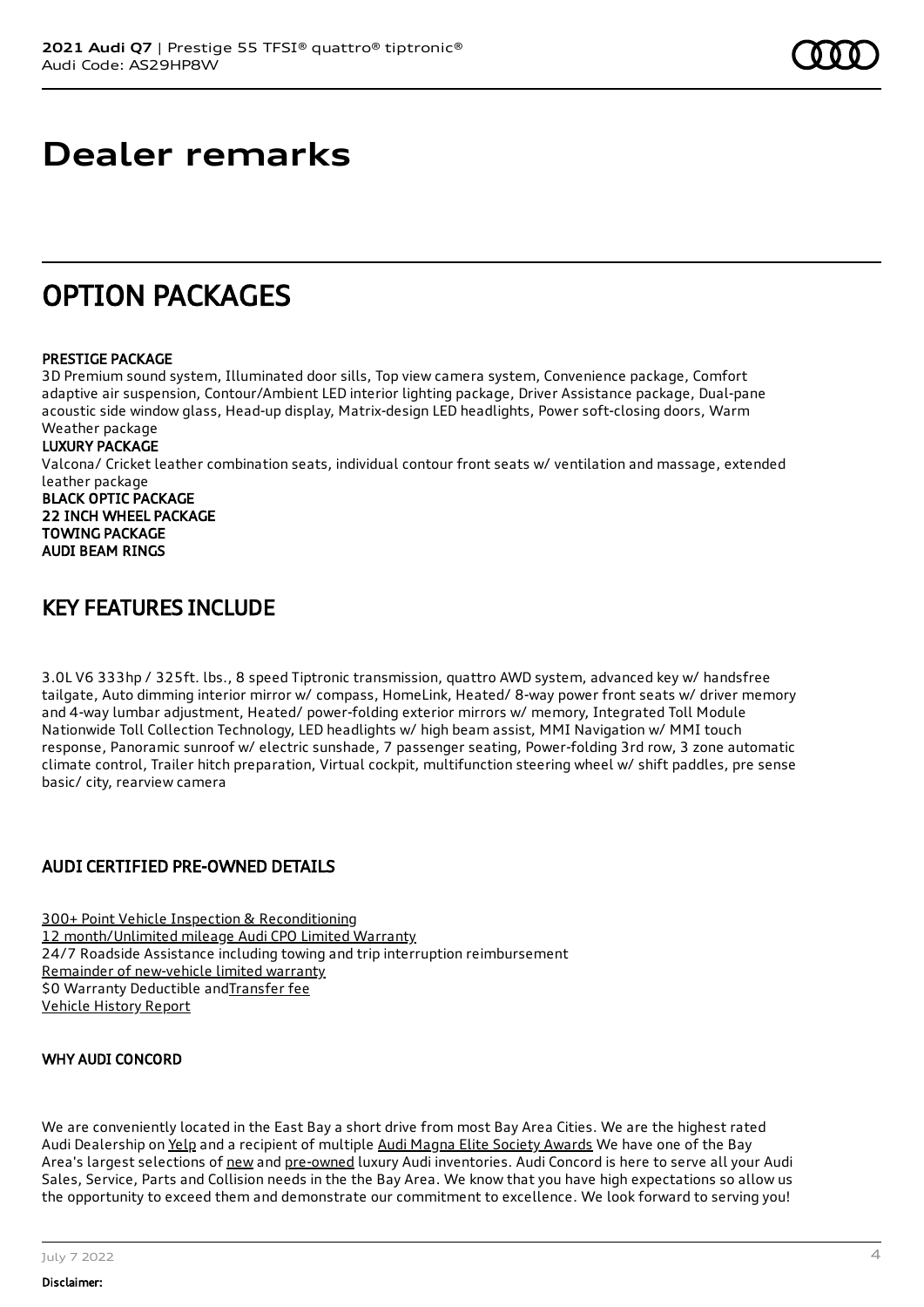# **Technical Specifications**

#### **Engineering | Performance**

| Engine type                                 | 3.0-liter six-cylinder                                                |
|---------------------------------------------|-----------------------------------------------------------------------|
| Power Level                                 | 55                                                                    |
| Max. output                                 | 335 HP                                                                |
| Displacement                                | 3.01                                                                  |
| Towing capacity                             | Optional 7,700 lb                                                     |
| Torque                                      | 369 lb-ft@rpm                                                         |
| Valvetrain                                  | 24-valve DOHC with Audi valvelift<br>system and variable valve timing |
| Acceleration (0 - 60<br>mph)                | 5.7 seconds                                                           |
| Engine block                                | Aluminum-alloy                                                        |
| Induction/fuel injection Turbocharged/TFSI® |                                                                       |
| Cylinder head                               | Aluminum-alloy                                                        |
| stroke                                      | Displacement/Bore and 2,995/84.5 x 89.0 cc/mm                         |
| Top track speed                             | 130 mph                                                               |

#### **Electrical system**

| Hybrid system battery | 48 Volt/9.6Ah lithium-ion battery                                   |
|-----------------------|---------------------------------------------------------------------|
| Hybrid engine         | Mild Hybrid Electric Vehicle (MHEV)<br>technology with recuperation |

#### **Transmission | Drivetrain**

| Drivetrain type | quattro <sup>®</sup> all-wheel drive                         |
|-----------------|--------------------------------------------------------------|
| Transmission    | Eight-speed Tiptronic <sup>®</sup> automatic<br>transmission |

|            | Steering ratio                | 15.8:1                                                                     |  |
|------------|-------------------------------|----------------------------------------------------------------------------|--|
| lift<br>ng | Suspension                    |                                                                            |  |
|            | Front axle                    | Five-link front independent with<br>adaptive air suspension, comfort       |  |
|            | Rear axle                     | Five-link rear independent with<br>adaptive air suspension, comfort        |  |
|            | <b>Brakes</b>                 |                                                                            |  |
|            | Front brakes                  | 14.8 (ventilated disc) in                                                  |  |
|            | Rear brakes                   | 13.8 (ventilated disc) in                                                  |  |
|            | Parking brake                 | Electromechanical                                                          |  |
| ery        | <b>Body</b>                   |                                                                            |  |
| HEV)       | Material                      | Lightweight construction<br>technology-multi-material body<br>construction |  |
|            | Corrosion protection          | Multi-step anti-corrosion protection                                       |  |
| tic        | <b>Warranty   Maintenance</b> |                                                                            |  |
|            | Warranty                      | 4-year/50,000-mile Audi New<br>Vehicle Limited Warranty                    |  |
|            |                               |                                                                            |  |

Steering type **Electromechanical progressive** 

Turning diameter, curb-41.0 ft

wheel-steering

steering system / Optional All-

**Steering**

to-curb

### **(1/2)**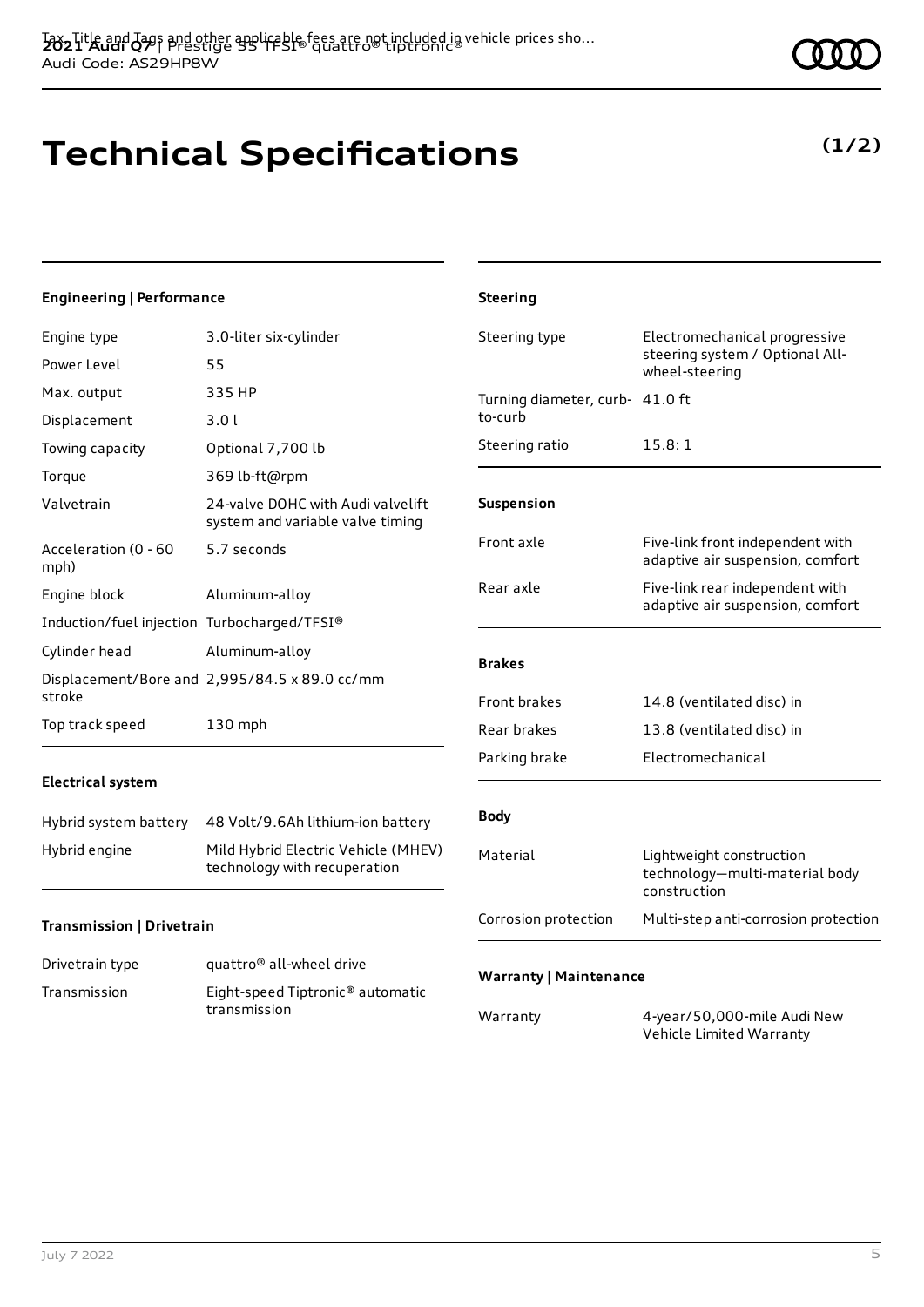## **Technical Specifications**

#### **Exterior Measurements**

| Height                           | 68.5 in   |
|----------------------------------|-----------|
| Overall width without<br>mirrors | 77.6 in   |
| Length                           | 199.3 in  |
| Wheelbase                        | TBC in    |
| Drag coefficient                 | $0.34$ Cw |
| Overall width with<br>mirrors    | 87.1 in   |
| Curb weight                      | 5.082 lb  |

#### **Interior measurements**

| Seating capacity                         |         |
|------------------------------------------|---------|
| Head room with middle 38.8 in<br>sunroof |         |
| Shoulder room, rear                      | 49.4 in |
| Head room with front<br>sunroof          | 39.9 in |
| Leg room, rear                           | 29.2 in |
| Shoulder room, front                     | 59.5 in |
| Head room with rear<br>sunroof           | 35.9 in |
| Leg room, middle                         | 38.8 in |
| Shoulder room, middle                    | 58.5 in |
| Leg room, front                          | 41.7 in |

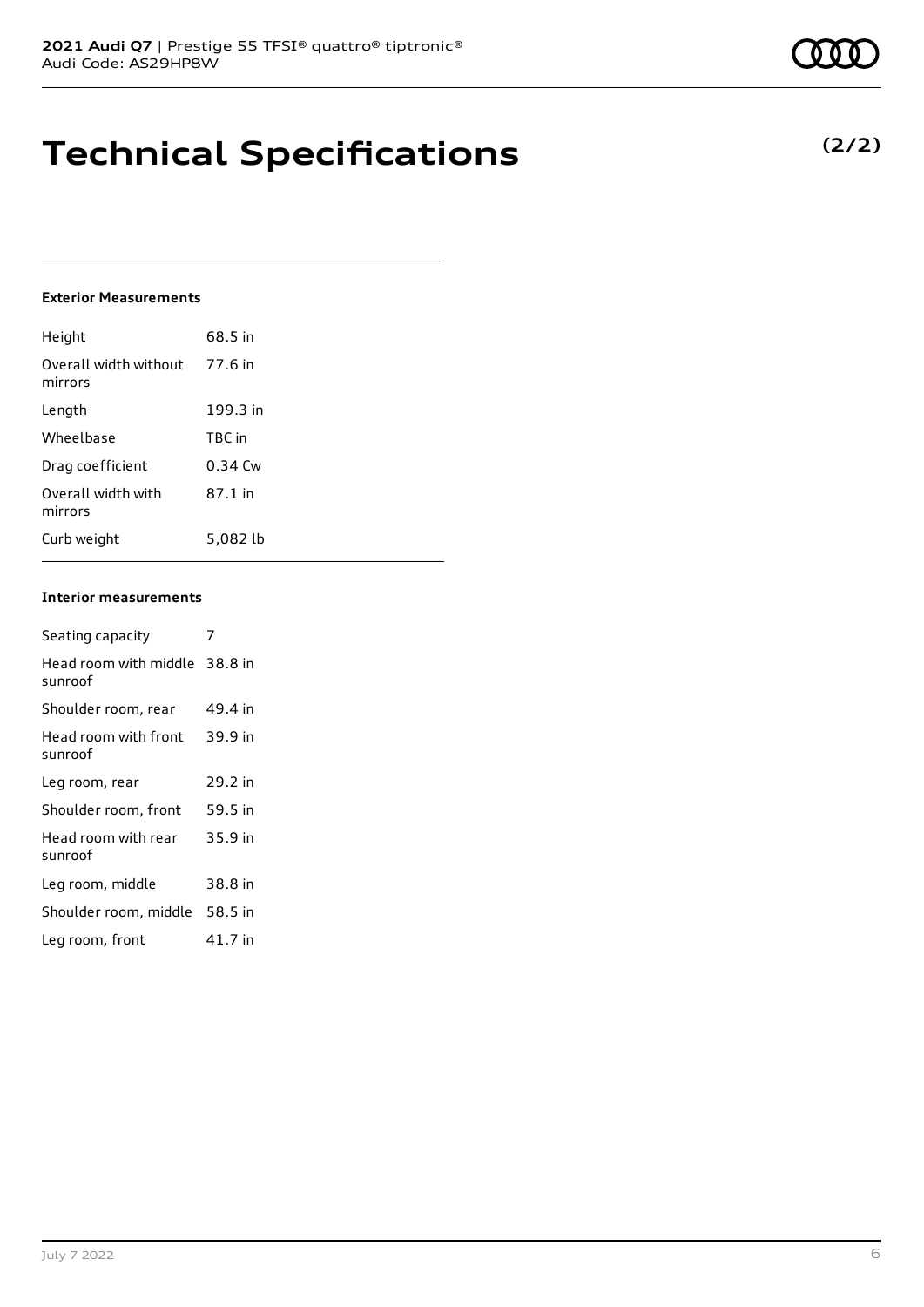### **Consumption- and emission**

#### **Consumption by NEDC**

| urban       | $18 \text{ mpg}$ |
|-------------|------------------|
| extra-urban | $23$ mpg         |
| combined    | 20 mpg           |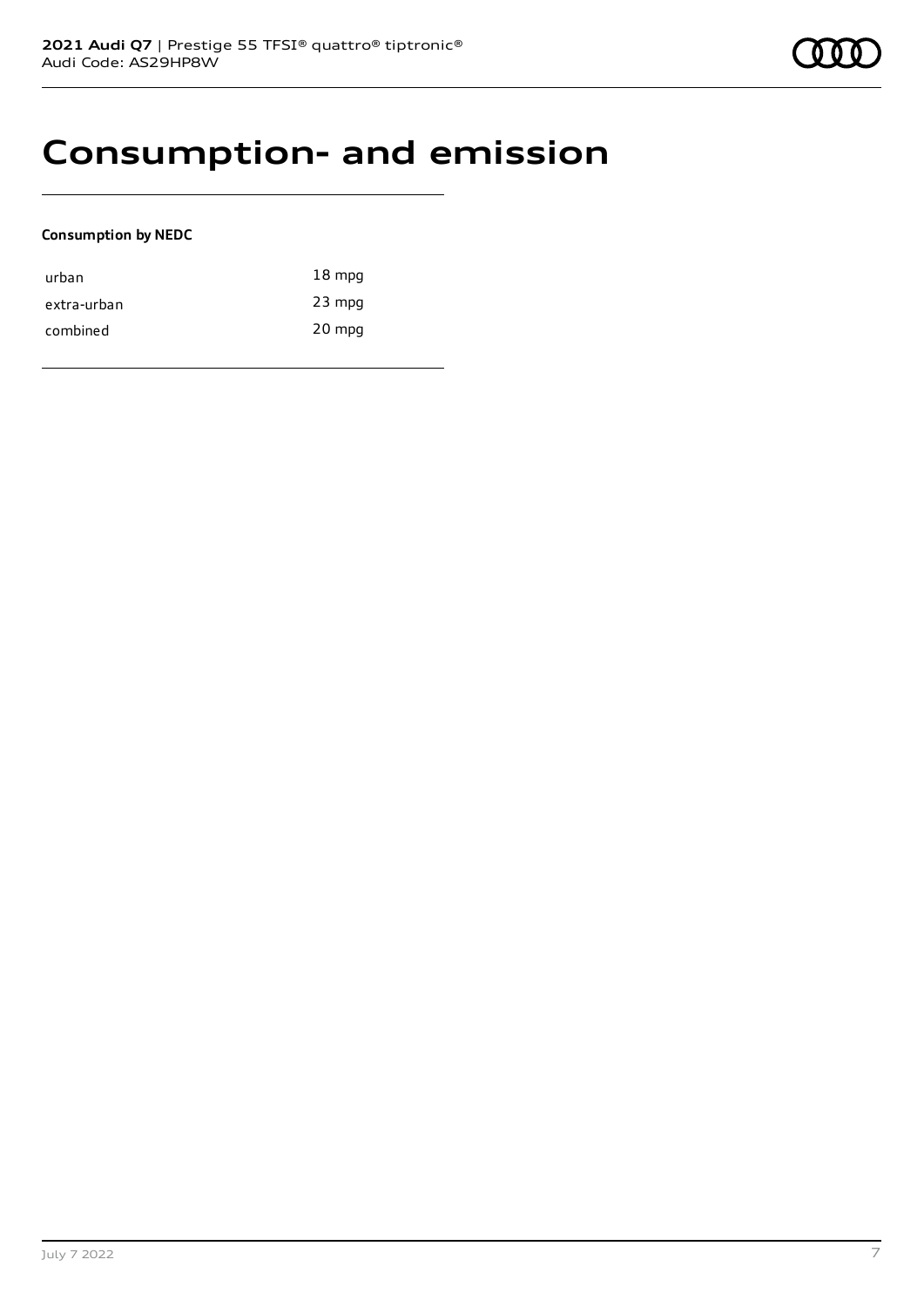### **Contact**

Dealer **Audi Concord**

1300 Concord Ave 94520 Concord CA

Phone: 9257712888 FAX: 9257712828

www: [https://www.audiconcord.com](https://www.audiconcord.com/)